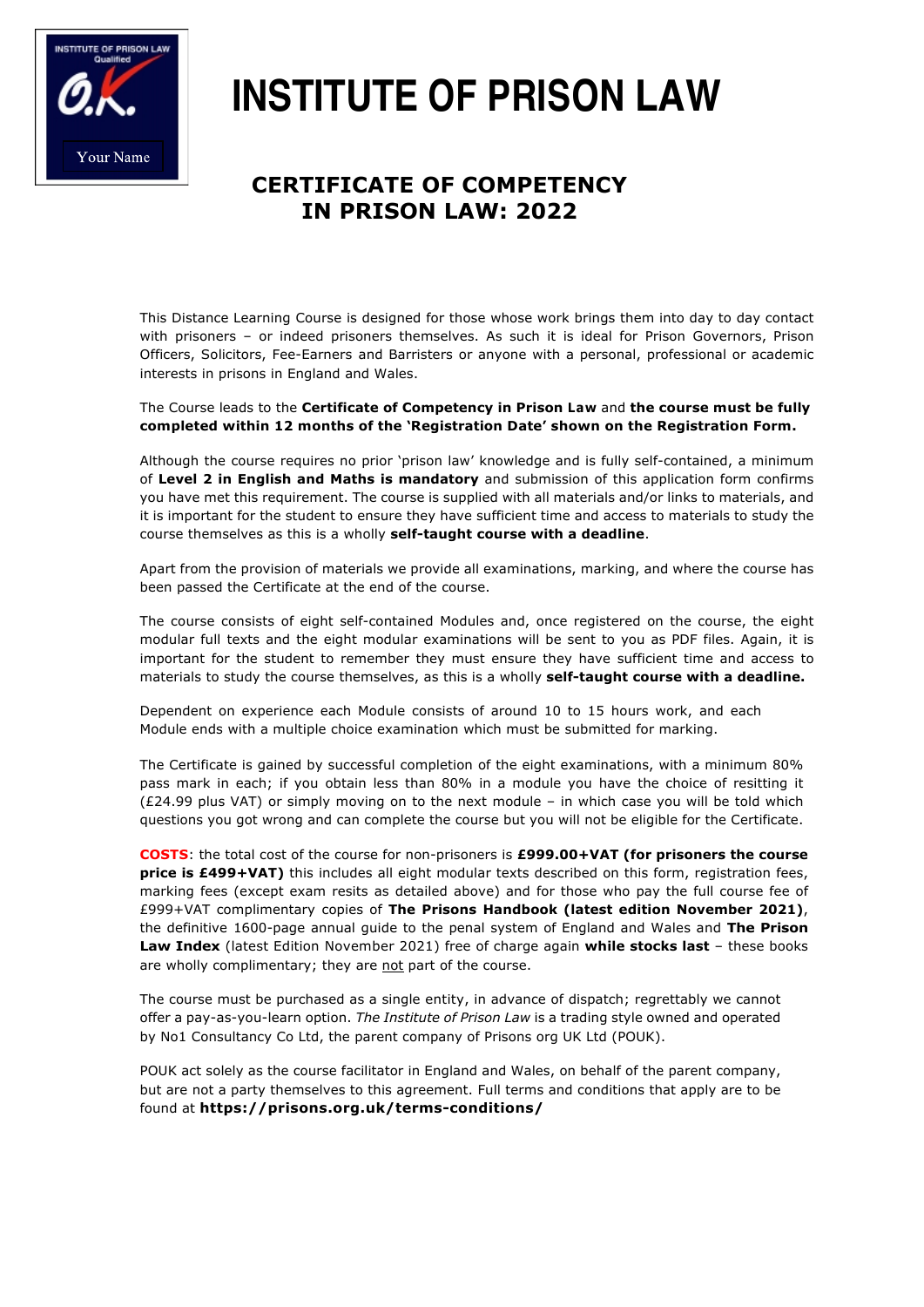### **CERTIFICATE OF COMPETENCY IN PRISON LAW: 2022 DISTANCE LEARNING COURSE: REGISTRATION FORM**

#### **I WISH TO ENROL ON THE ABOVE COURSE: Please PRINT Throughout**

#### **SERVING PRISONER APPLICATION**

1.This form must be signed below **by both** the Inmate Named below confirming agreement to the terms and conditions, and **also** by the Head of Learning and Skills or similar authority in the prison where the inmate is located, thereby confirming the inmate has approval to study the course, has achieved a Level 2 in both English and Maths, and is compliant with the Education and Library Services Policy Framework in England (and PSI 32/2012 where the prisoner is located in Wales).

The inmate signature below confirms the Inmate Named below specifically accepts the full terms and conditions shown here - **https://prisons.org.uk/terms-conditions/**

2.The Certificate is gained by passing all eight Module Examinations with a minimum 80% mark.

3.Modular Course materials must not be copied to any third party.

4.All fees must be paid in advance and are non-refundable.

5.Course materials are delivered by email as pdf files to the **Materials Email Address** shown below.

#### **Inmate Registration: I confirm the inmate named below is authorised to register for the course.**

| will be delivered to this email address as pdf files                                                                     |  |  |  |
|--------------------------------------------------------------------------------------------------------------------------|--|--|--|
| [ ] The applicant is a serving prison: Price £499.00 +VAT<br>[ ] The applicant is a member of the public: Price £999+VAT |  |  |  |
| Payment must be made online only at https://prisons.org.uk/prison-law/                                                   |  |  |  |
|                                                                                                                          |  |  |  |
|                                                                                                                          |  |  |  |
| Scan and Email this form from the 'Prison Official Email Address' to registrations@prisonlaw.org.uk                      |  |  |  |

**PRISONS ORG UK LTD. 2643 Davenport House, 261 Bolton Rd. Bury BL8 2NZ.** E. registrations@prisonlaw.org.uk Ltd Co Reg: 05949117. Vat Reg: 895 907166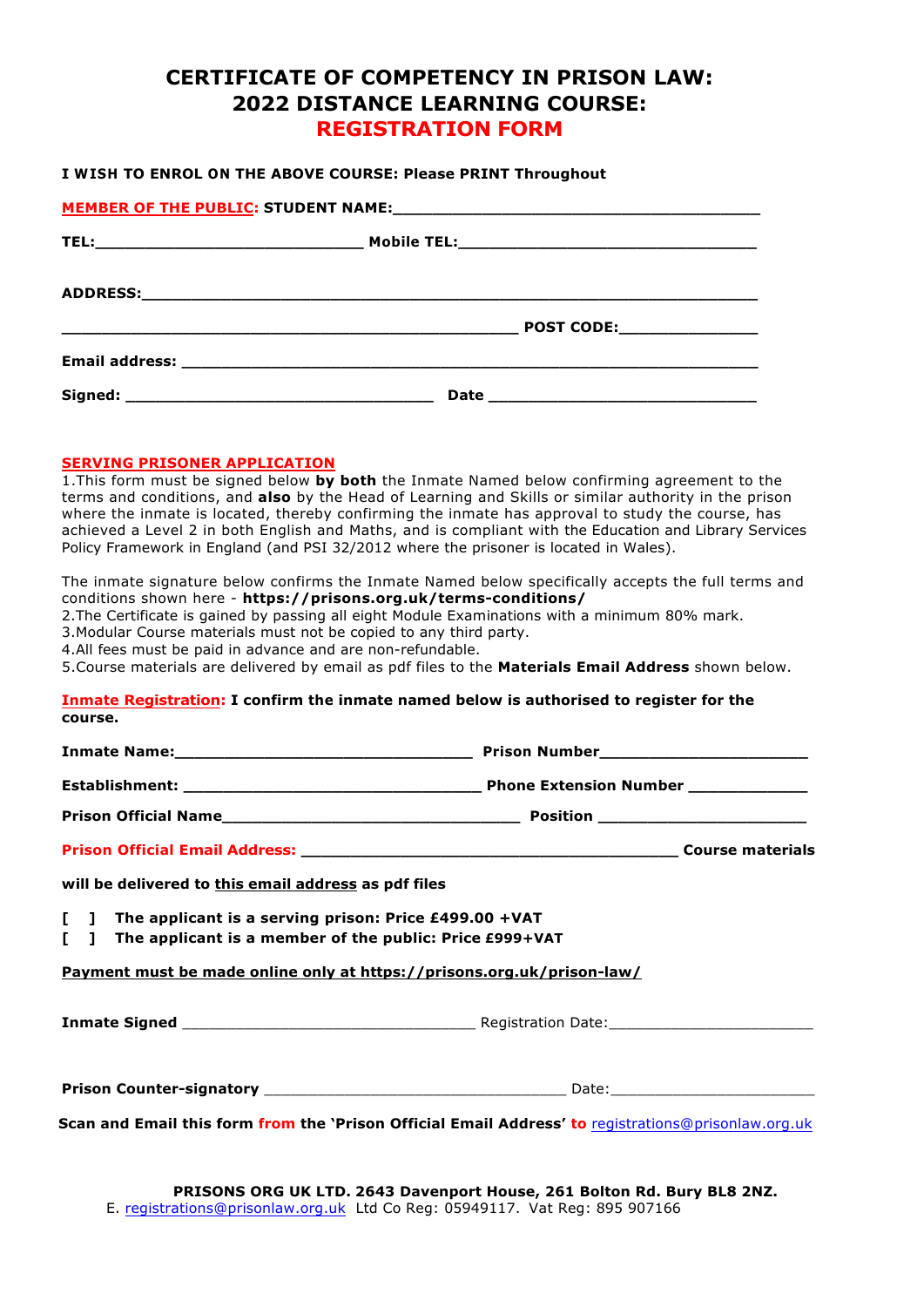#### **THE COURSE MODULE 1**

#### **Unit 1: A short history of imprisonment** – from the middles ages to the current day

#### **Unit 2: The Statutory and Regulatory Framework** – Acts, Rules, Orders, Instructions….

The Prison Act 1952. The Prison Rules - The Legal Status. Prison Service Instructions and Orders and Policy Frameworks The Ministry of Justice and the Prison and Probation Service Contracted out prisons Private escorts The contract document

#### U**nit 3: The Prison Estate and Population** – What prisons we have, public and private, male, female, young offenders and who is detained in them.

The Structure of the Prison System The adult prison system Men's prisons Local prisons High security prisons Special security units and high security units Close supervision centres Dangerous and Severe Personality Disorder Units PIPE units Category B training prisons Category C prisons Category D/open prisons Resettlement prisons Vulnerable Prisoners' Units Women's prisons Mother and Baby Units Protected Witness Units Prison Staff "The role" Eligibility Requirements: Prison Management **HMPPS** HMPPS Key Performance targets: Independent Monitoring Boards The Prisons and Probation Ombudsman (PPO) The Probation Service

U**nit 4: Funding:** How to obtain funding for Prison Law work today – an expert view from a practicing prison lawyer on the how to obtain funding for prison law work – and what mistakes to avoid.

**Unit 5: Overview of Prisoners' Rights 2022;** Access to law; Right to life; Prevention and investigation of prison deaths; Liberty and Release Date calculations; Recall; Prison Offences and Discipline; Regime, Categorization and Allocation; Incentives and Privileges; Contact with the outside world, Letters, Visits and Phone Calls; Contact with Journalists; Health; Religion; Race and Equality.

#### **Unit 6: Requests & Complaints**

Requests **Complaints** Non-Confidential Complaints Allocation of the complaint Response to the complaint Reserved Subjects Complaints about members of staff. Other Avenues of Complaint. Independent Monitoring Board The Prisons and Probation Ombudsman The Parliamentary Commissioner for Administration.

#### **MODULE 2**

#### **Unit 1 – Sentence Planning & OaSys**

Sentence Planning OASys: How does it work? Risk classification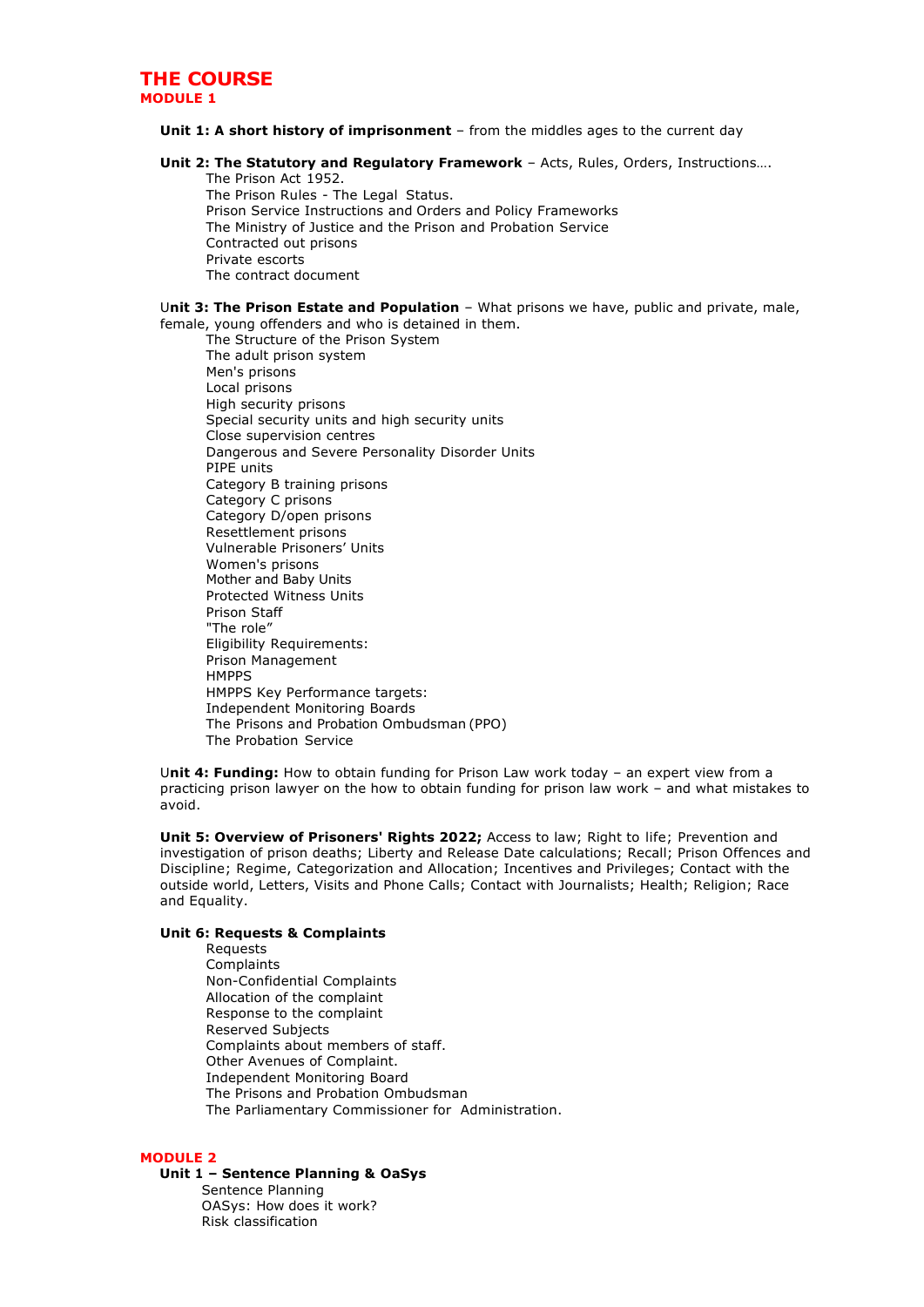Targeting needs Responsivity Treatment method Programme integrity Community-based programmes An effective risk needs assessment What is OASys in a Nutshell? Benefits of OASys OASys: Scoring. How does OASys arrive at its scores? Section 1: Offending information Section 2: Analysis of offences Section 3: Accommodation Section 4: Education, training and employability Section 5: Financial management and income Section 6: Relationships Section 7: Lifestyle and associates Section 8: Drug misuse Section 9: Alcohol misuse Section 10: Emotional wellbeing Section 11: Thinking and behaviour Section 12: Attitudes Section 13: Health and other considerations Self-assessment Who has an OASys Assessment – and when?

#### **Unit 2 – Categorisation & Allocation**

Allocation **Categorisation** What are the security categories and what do they represent? Category A Category B Category C Category D Restricted **Open** Closed Category A Prisoners Definition of Category A Definition of Restricted Status Criteria Justifying Suitability Escape Risk Classification Standard Escape Risk. High Escape Risk: Exceptional Escape Risk: Legal Background Identification & Reporting in of Potential Category A prisoners. Reviews of Provisional Category A and Restricted Status Prisoners Reviews Leading Up to Conviction and Sentence Escape Risk Classification First Formal Review First Formal Review Preparation Completion of the First Formal Review Reviews of Confirmed Category A and Restricted Status Prisoners Oral Hearings Timings of Annual Reviews Annual Review Procedures Preparing the Reports Disclosure of the Reports Local Advisory Panel Consideration Initial Category A Team Consideration Annual Review Decisions by the Category A Team Referral of Annual Reviews to the Director of High Security Decisions from the Director of High Security Downgrading from Category A or Restricted Status

#### **Unit 3 – Incentives and Privileges**

General – policy framework 2020 Basic Theory: Good behaviour v poor behaviour. Local incentive arrangements Four levels: basic, entry, standard and enhanced. Devising local IEP Schemes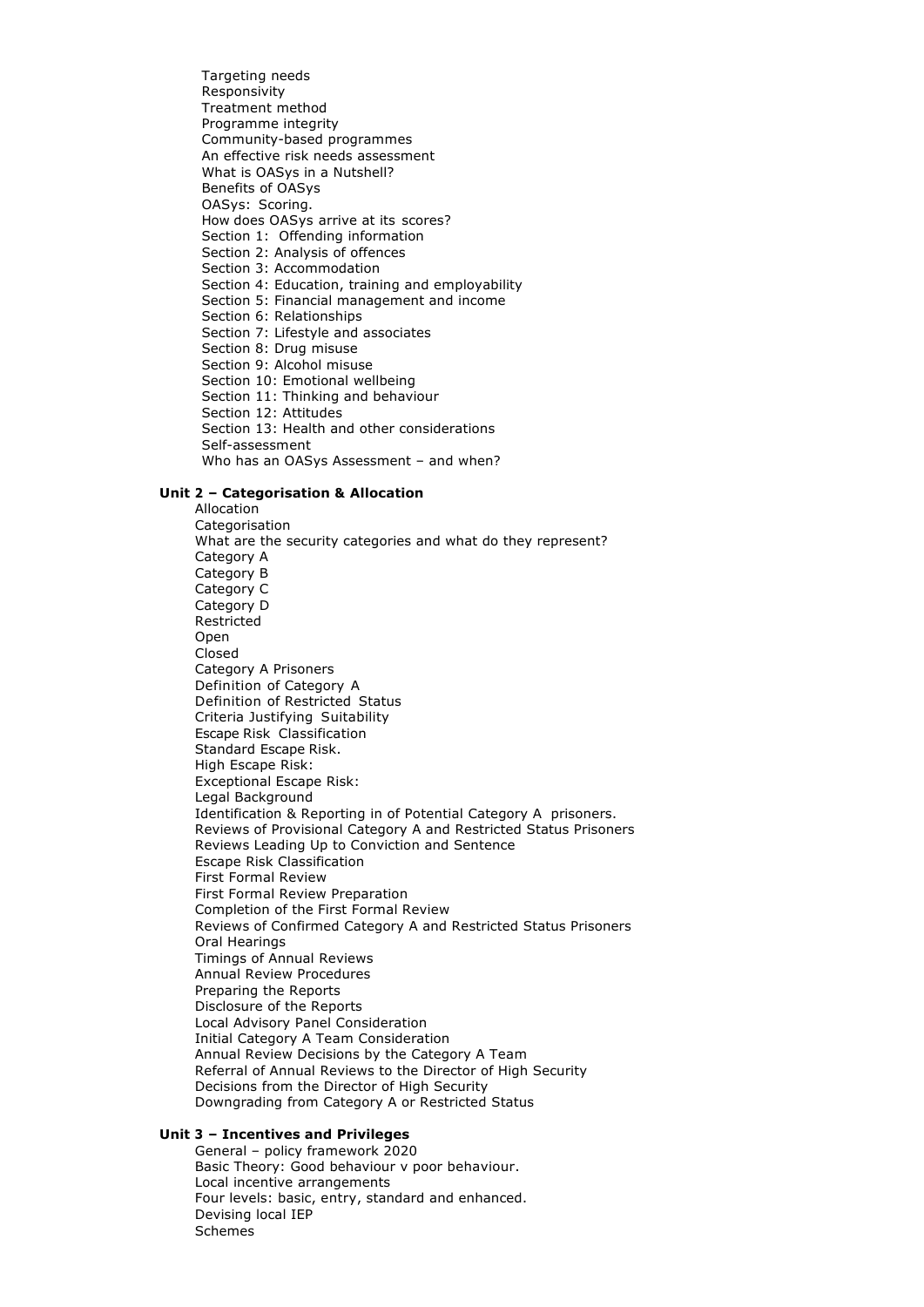Key earnable privileges Privilege levels Basic Level Entry Level Standard Level Enhanced Level Further details of key earnable privileges Access to private cash Extra and improved visits Higher rates of pay In-cell television Wearing own clothes Time out of cell Additional Privileges Games Consoles and Games Management and operation of local IEP Schemes Criteria for good behaviour and performance Reviews Prisoners' in denial of their offence Double jeopardy Review Boards Retention of privilege level on transfer Special groups of prisoners Unconvicted prisoners Immigration detainees Foreign national prisoners Prisoners with disabilities/particular needs/older prisoners Prisoners in Segregation Units Safer Custody Prisoners who are at risk of suicide or self-harm Violent behaviour Monitoring

#### **Unit 4 – Prison Work & Pay**

Prison work Prison Pay. Rates of Pay General Rate of pay for unemployed prisoners Minimum Employed Rate for All Prisoners Standard Rates of Pay Piecework Higher Rates of Pay Prisoners who are Released on Temporary Licence and those on 'Working Out' Schemes Tax and National Insurance Thresholds Other liabilities **Deductions** Prisoners who are Short-Term Sick Prisoners who are Long-Term Sick, or of Retirement Age Pregnant Women and Mothers caring for Babies Prisoners attending Outside Hospital Transfers In-Cell work Management of the Prisoners' Pay/Earnings Budget National Minimum Wage Unemployment pay Minimum Employed rate Minimum employed rate Short-term sickness Long-term sickness and retirement Maternity leave or caring full-time for children Outside hospital allowance

#### **MODULE 3.**

#### **Unit 1: Child Prisoners & Young Offenders**

Basic Principles: Prison Service Steps in its Young Person Policy Safeguarding and promoting welfare of children and young people Promoting and maintaining good behaviour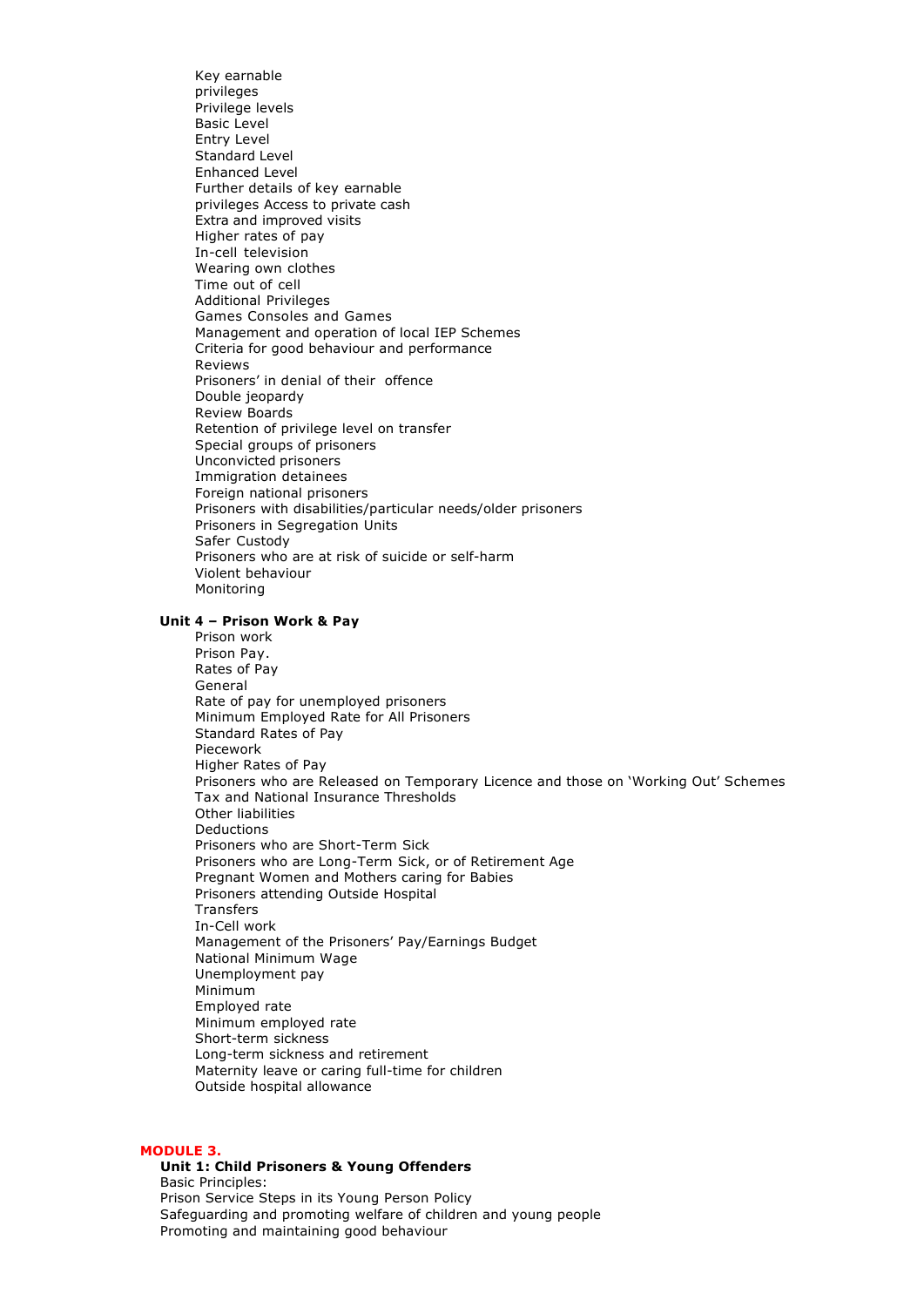Managing challenging behaviour Dealing with complaints and investigations Healthcare Substance misuse Staff selection, process and training **Sraining** Effective management and support of staff Reception into custody and initial assessment Induction and further assessment Sentence management She personal officer or caseworker Involvement of the family, supervising officer and outside agencies Communications Provision of a full, purposeful and active day Learning and skills Offending behaviour programmes Physical education Resettlement Providing for unsentenced young people The Howard League: Judicial Review. The Children Act 1989 The Children Act 2004 Sentences & Places of Detention

#### **Unit 2: Women Prisoners**

Introduction – Women prisoners policy framework Some Statistical and Research Information about Women Prisoners Development of the Gender Specific Standards Role of HMPS Women and Young People's Group Women's prisons

- Pre-custody
- Reception and First Night Procedures
- Induction, Resolving Urgent Issues
- Health: Physical Health, Mental Health, Substance Misuse
- Offender Management, Offender Supervision, Personal Officer Schemes, Allocation Decisions and Through the Gate Support
- Supporting Women at Risk of Self-harm
	- Day-to-Day living:
		- o Incentives and Earned Privileges
		- o PE
		- o Property and Clothing
		- o Hygiene
		- o Environment
		- o Diet
		- o Association Activities
		- o Religion and Faith
		- o Prison Shop
		- o Complaints
- Managing Order in Women's Prisons: Promoting Pro-Social Behaviour,
	- Adjudications and Segregation The Pathways to Resettlement
		- o Accommodation
		- o Education, training and employment
		- o Health and Detoxification
		- o Drugs and alcohol
		- o Finance, benefit and debt
		- o Children and families
		- o Attitudes, thinking and behaviour
		- o Supporting women who have been abused, raped or who have
		- experienced domestic violence
		- o Supporting women who have been involved in prostitution
		- o Young Women Prisoners
		- Older Women Prisoners
- Women Foreign Nations and Black and Minority Ethnic Groups
- Women Prisoners with Disabilities
- Indeterminate/ Life Sentence Women Prisoners
- Mother and Baby Units
- Management Issues
- Training of Staff and Volunteers
- Security in Women's Prisons
- *Lifers*
- Categorisation.
- Health Care.
- **Pregnancy**